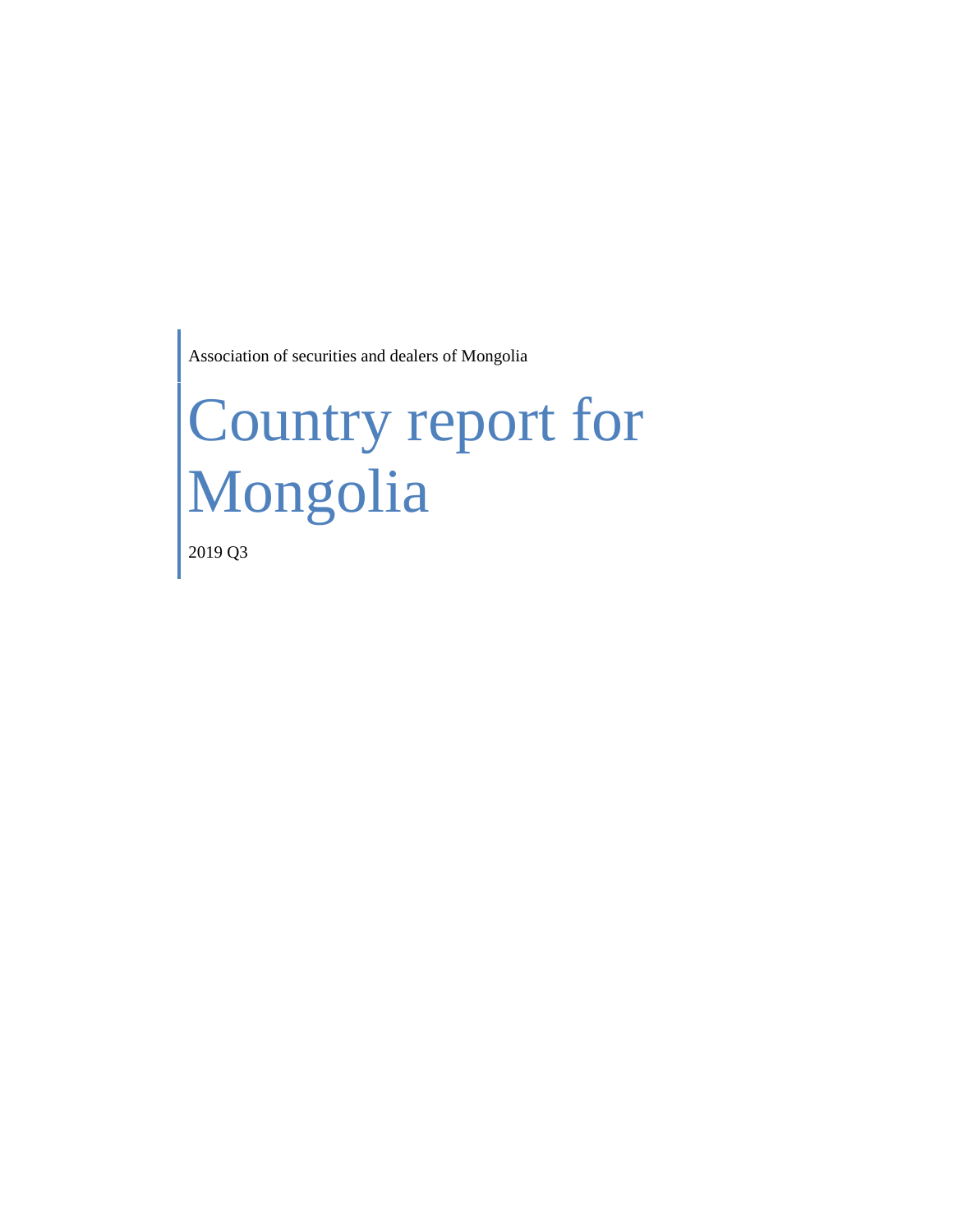#### **Contents**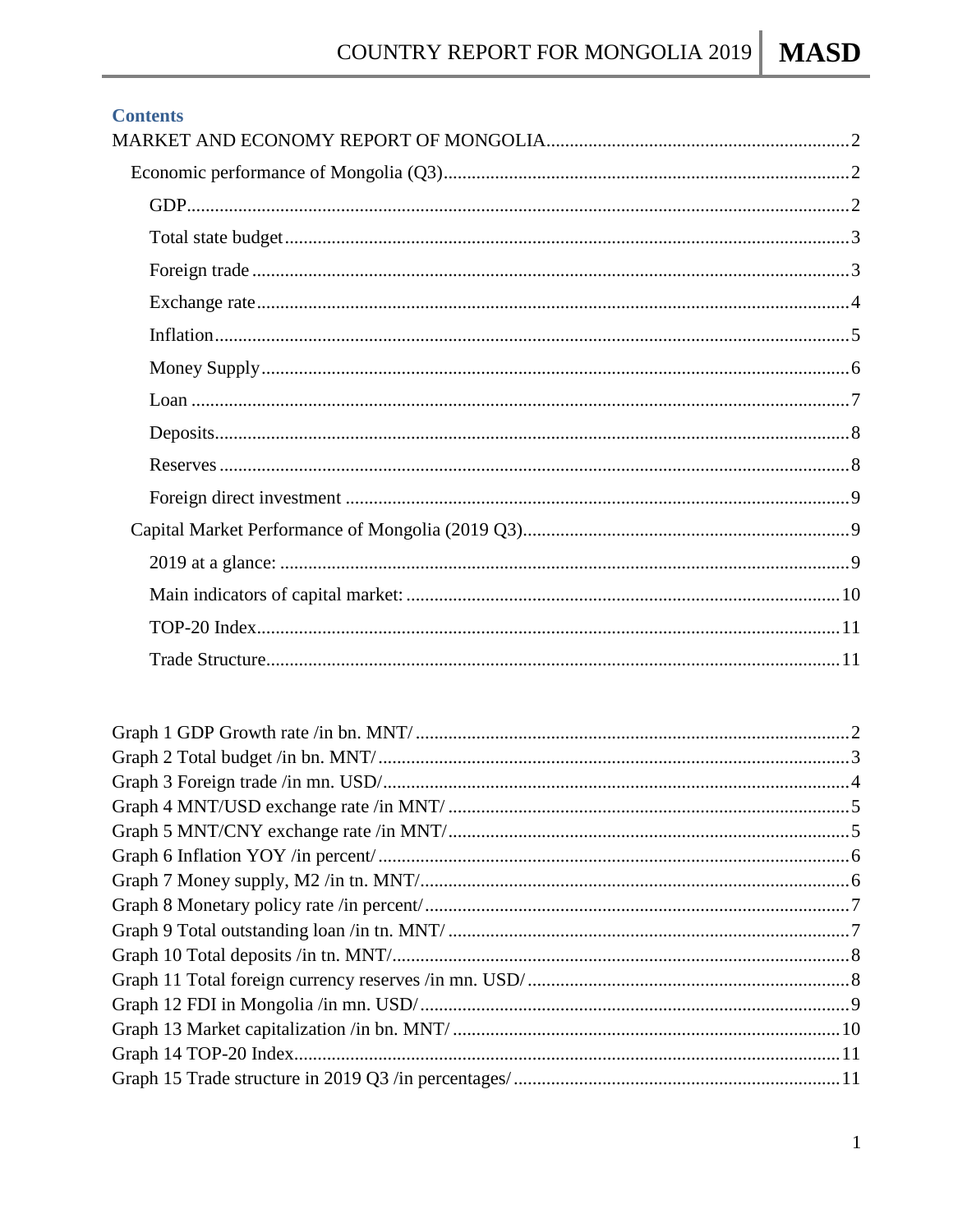## <span id="page-2-1"></span><span id="page-2-0"></span>**MARKET AND ECONOMY REPORT OF MONGOLIA**

## **Economic performance of Mongolia (Q3)**

Mongolia urgently needs to restore macroeconomic stability to ensure social stability, and to develop in the longer term a more resilient and diversified economy that can consistently deliver rapid, inclusive, and sustainable growth.

Substantial improvements in the fiscal balance contributed to the sharp reduction in government debt in 2017-18. Growth outlook remains positive in 2019 and beyond, mainly driven by private consumption, and mining sector investment. Despite a positive outlook, prudent economic management should continue. Risks to the outlook include political uncertainty, commodity price shocks, implementation delay of mega projects, and slower implementation of banking sector reforms.

## <span id="page-2-2"></span>**GDP**

The economy grew by 7.3 percent in the first half of 2019 and 7.2 percent in 2018, compared to 1.2 percent in 2016. Growth has been driven primarily by robust private consumption, strong foreign direct investment (FDI) inflows, and a revival in mineral exports.

According to the preliminary performance result of the half year 2019, GDP at 2010 constant price reached MNT 8.6 trillion, demonstrating an increase of MNT 0.5 trillion over the same period of the previous year.

In Q2 2019, GDP at nominal price stood at MNT 17.7 trillion, increasing by MNT 2.3 trillion or 15.3 percent over the same period of the previous year.



#### <span id="page-2-3"></span>**Graph 1 GDP Growth rate /in bn. MNT/**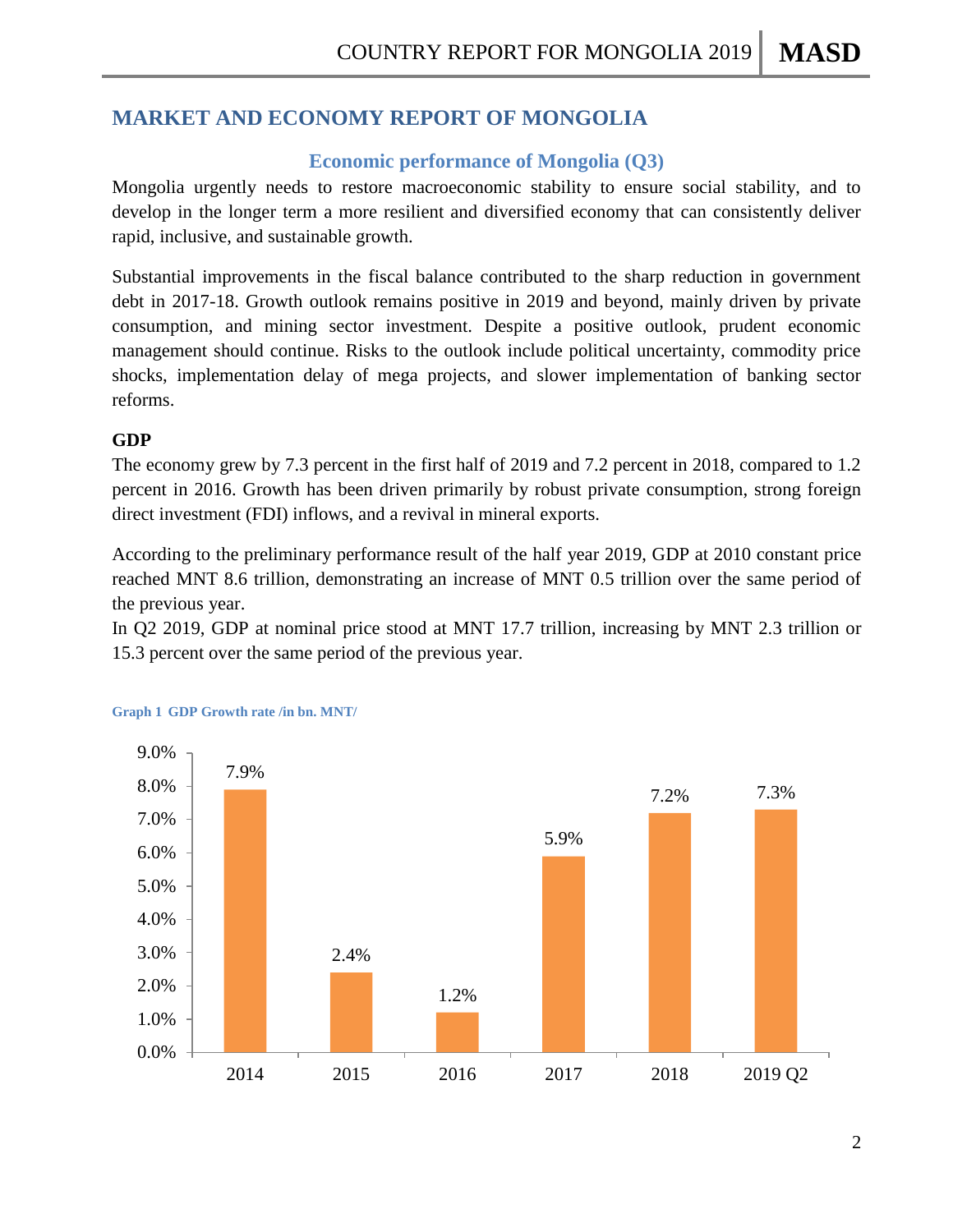## <span id="page-3-0"></span>**Total state budget**

At the end of the reporting period, amount of total equilibrated budget revenue and subsidies stood at MNT 7,749.0 billion, while the amount of total expenditures and net debt stood at MNT 7,264.3 billion, thus bringing the total equilibrated budget balance at MNT 484.6 billion in surplus.



<span id="page-3-2"></span>**Graph 2 Total budget /in bn. MNT/**

As part of the "Extended Fund Facility" the IMF, international organizations and donor countries have agreed to provide access to 5.5 billion USD and the funds are planned to be expended to improve not only the budget deficit but also the balance of payment deficit. Increased flow of foreign direct investment related to the Oyu Tolgoi Underground Project, as well as other mining infrastructure investments, is forecasted to lead to greater surpluses in the financial account.

## <span id="page-3-1"></span>**Foreign trade**

<span id="page-3-3"></span>In first nine months of 2019, the total trade turnover reached USD 10,544.9 million, increasing by USD 911.0 million or 9.5 percent over the same period of the previous year. The export turnover stood at USD 5,946.1 million, whereas the import turnover reached USD 4,598.8 million. The foreign trade balance has a surplus of USD 1,347.3 million.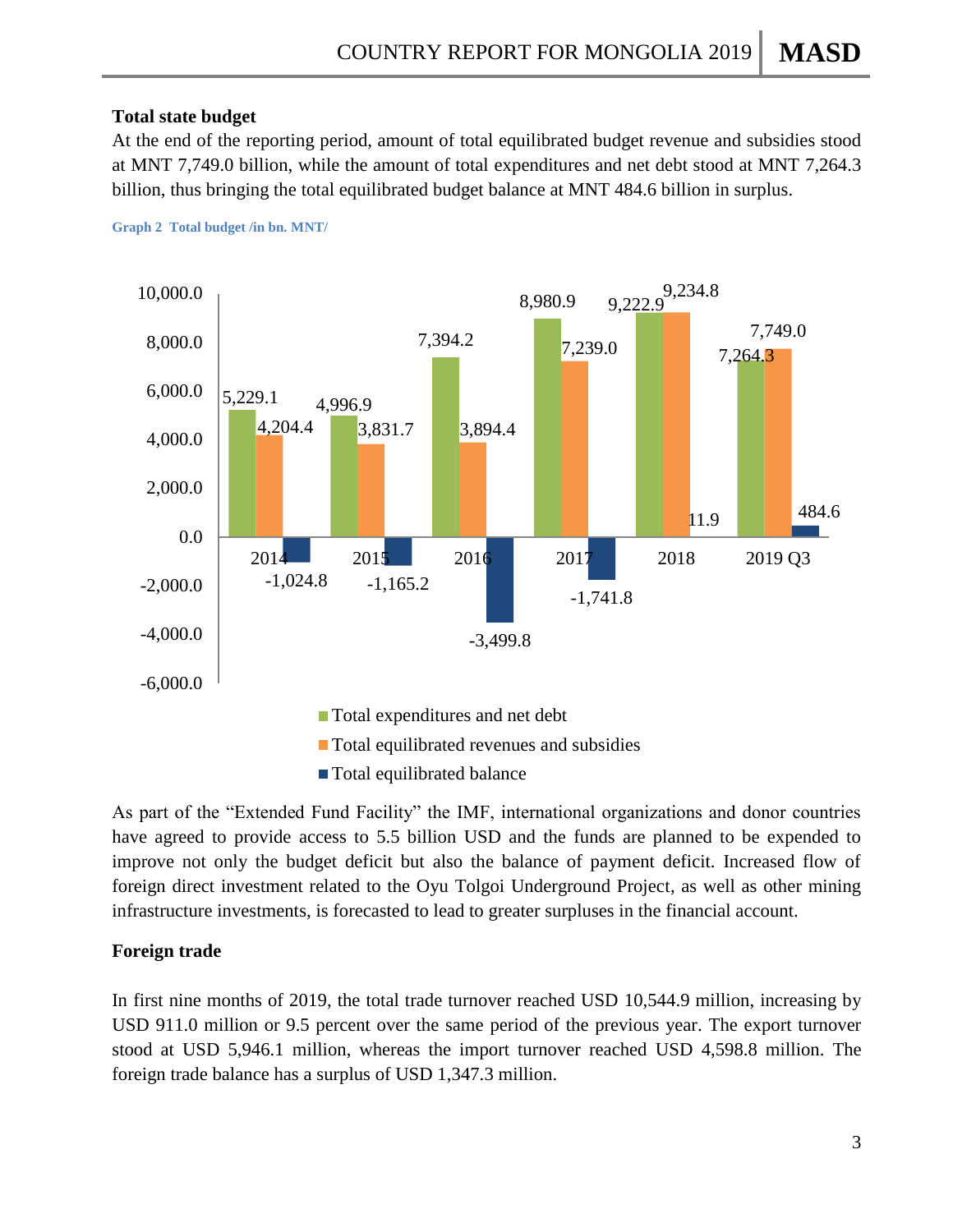

**Graph 3** *Foreign trade /in mn. USD/*

**Export** Import Foreign trade balance  $\rightarrow \leftarrow$  Foreign trade turnover

Export increased by USD 663.3 million or 12.6 percent over the same period of the previous year. It was mainly driven by the increase of USD 315.5 million of coal export and USD 199.8 million of gold, unwrought or in semi-manufactured forms. Mongolia has exported goods to 72 foreign countries including China (89.1%), United Kingdom (4.5%), the Russian Federation (0.9%) and 94.5% of whole export comes to these countries.

Total import increased by USD 247.7 million or 5.7% over the same period of the previous year reaching USD 4,598.8 million. This was influenced by the increase of minerals for USD 40.9 million including petroleum products for USD 93.6 million and machinery and mechanic equipment and parts thereof accounts for USD 179.8 million. Mongolia has imported goods originating from 145 different countries including the Russian Federation (27.4%), China (33.2%), the USA (5.1%), Japan (10.3%), Republic of Korea (4.4%) and Federal Republic of Germany (3.0%) and goods from these countries are equal to 83.4% of total import.

## <span id="page-4-0"></span>**Exchange rate**

The nominal average MNT/USD exchange rate announced by Bank of Mongolia in September 2019 stood at MNT 2,669.7 depreciating by MNT 166.37 or 6.6 percent over the same period of the previous year, and by MNT 32.2 or 1.2 percent over the last month of the previous year.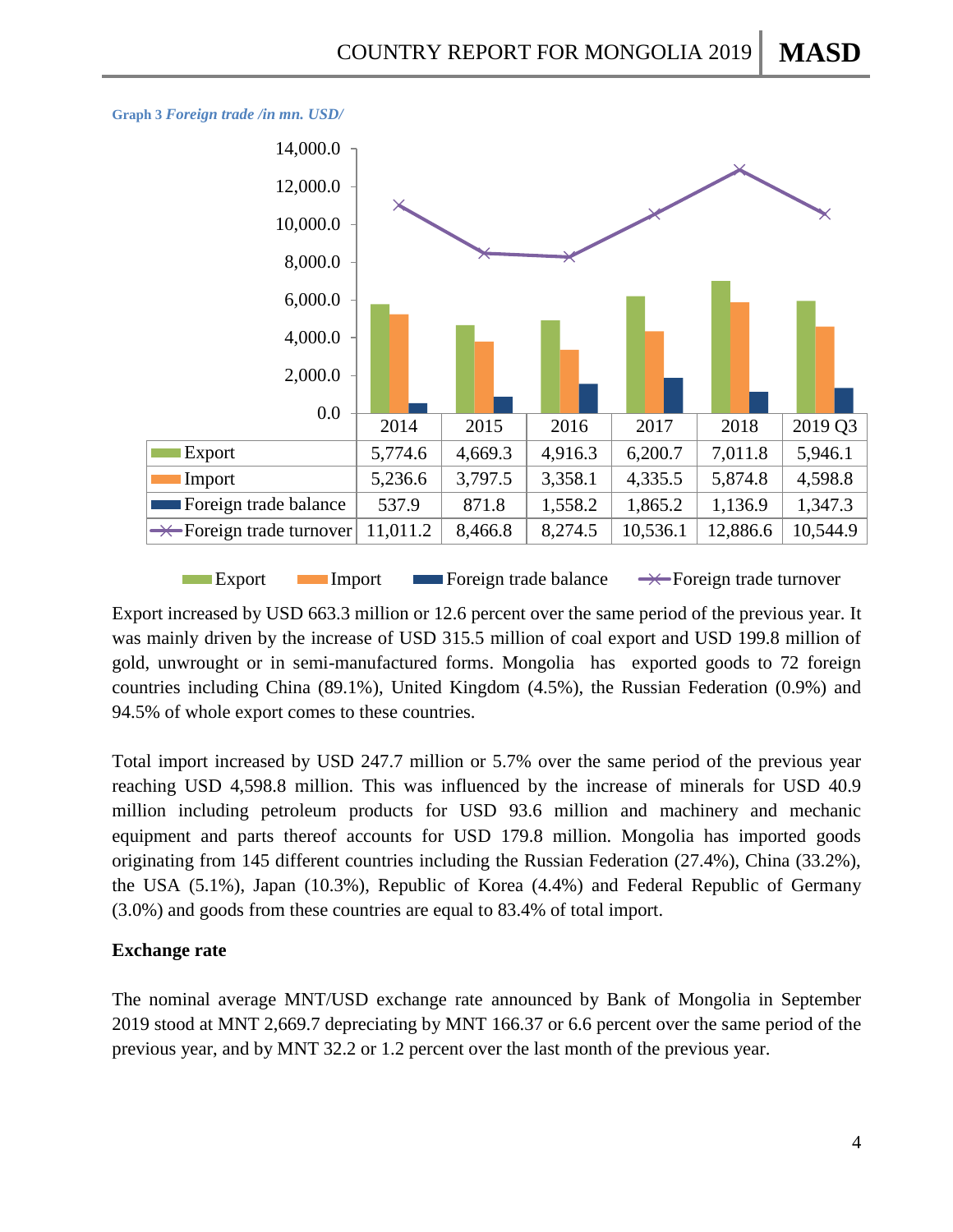

<span id="page-5-1"></span>**Graph 4** *MNT/USD exchange rate /in MNT/*

In the reporting month, the nominal average MNT/CNY exchange rate announced by Bank of Mongolia stood at MNT 375.28 showing a slight appreciation by MNT 10.1 or 2.8 percent over of the same period of the last year, and by MNT 7.7 or 2.0 percent the ending balance of the previous year

<span id="page-5-2"></span>



#### <span id="page-5-0"></span>**Inflation**

At the end of September 2019, consumer goods and services indices (CPI) unchanged nationwide over the previous month, by 5.4 percent since the beginning of the year and by 9.0 percent over the same period of the previous year, respectively.

Consumer goods and services indices increased by 9.0 percent over the same period of the previous year, which was mainly due to 15.6 percent increase of food and beverages including 37.2 percent of meat and meat processed products, 4.7 percent of increase non-alcoholic beverages, 3.6 percent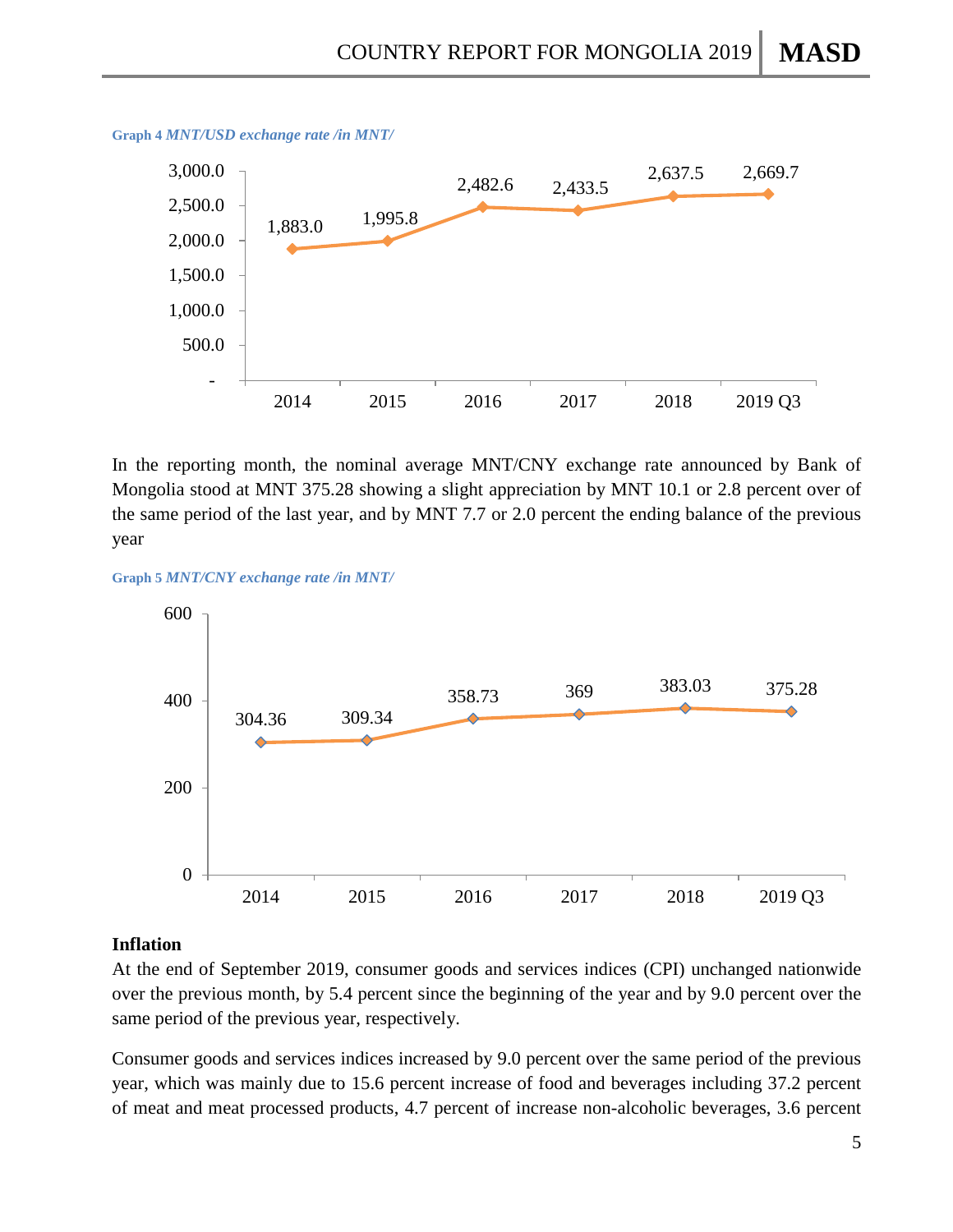increase of alcohols and cigarettes, 11.3 percent of increase housing, electricity and heating including 14.0 percent of increase electricity, heating and other fuels, 5.3 percent of increase medicines and medical services and 8.9 percent increase of clothing, textile and shoes respectively.



<span id="page-6-1"></span>**Graph 6** *Inflation YOY /in percent/*

## <span id="page-6-0"></span>**Money Supply**

Money supply (M2) reached MNT 20.4 trillion at the end of September 2019, demonstrating a 14.0 percent or MNT 2.5 trillion hike over the same period of the previous year. The growth of deposits in domestic currency contributed 7.1 percentage points, growth of current account in foreign currency 3.6 percentage points, growth of current account in domestic currency 2.5 percentage points and growth of deposits in foreign currency 1.2 percentage points, respectively.

<span id="page-6-2"></span>

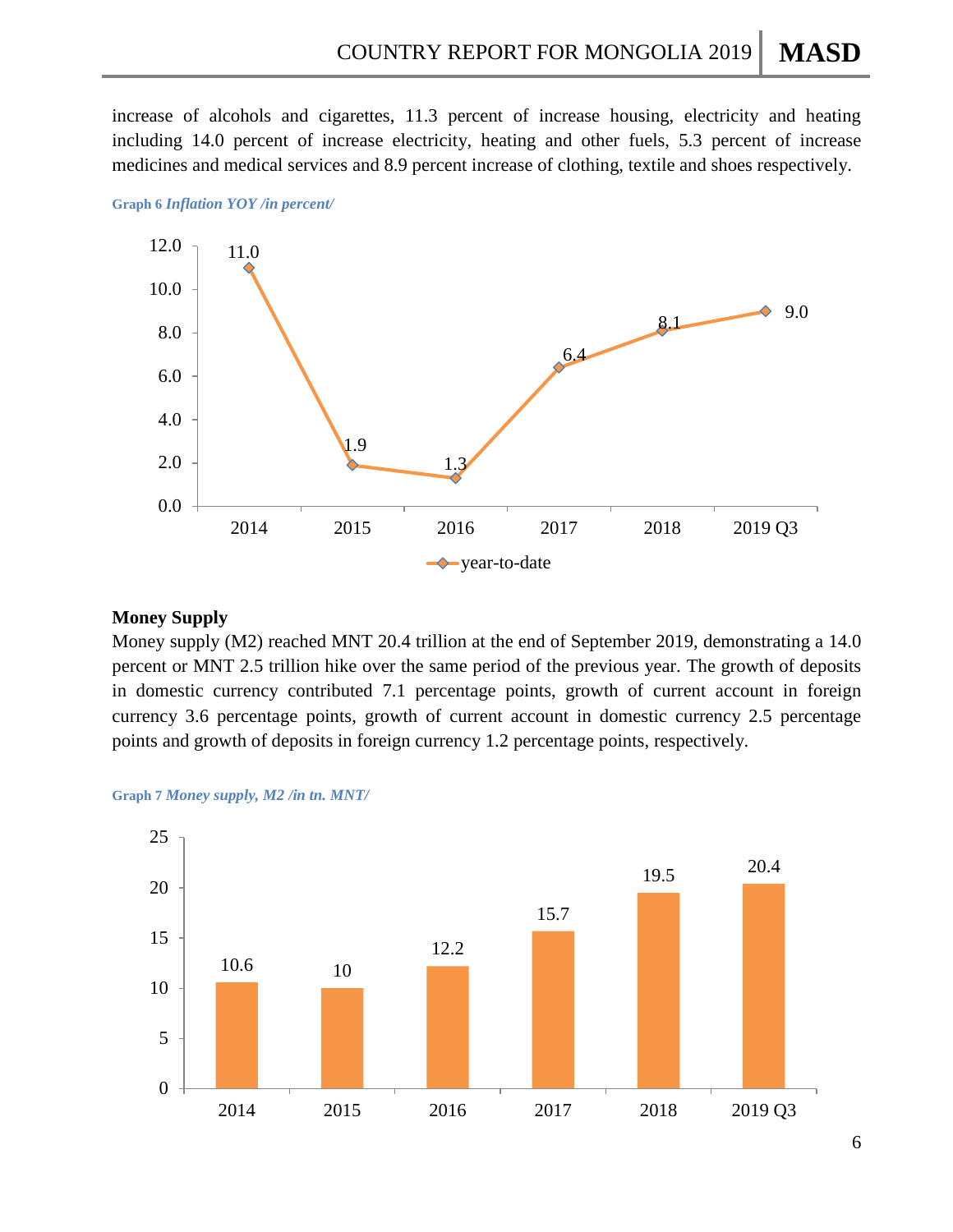#### **Monetary policy rate**

In September 2019, WAIR on savings denominated in domestic currency was 11.5 percent, decreasing by 0.8 percentage points over the same period of the previous year. WAIR on loans granted in September decreased by 0.7 percentage points from the previous year reaching 17.0 percent. Interbank rate increased by 1.1 percentage point to from previous year level to 11.1 percent.

<span id="page-7-1"></span>**Graph 8** *Monetary policy rate /in percent/*



The Monetary Policy Committee meeting was held on 17 September 2019, and it was decided to keep the Policy rate unchanged at 11.0 percent. Demand related inflationary pressures are relatively stable. The Bank's decision to maintain the policy rate unchanged is consistent with its aim to stabilize inflation around the target rate and would support business and economic activities.

#### <span id="page-7-0"></span>**Loan**

Total outstanding loans to enterprises and individuals reached MNT 18.1 trillion at the end of September 2019, indicating an increase of MNT 1.9 trillion or 11.7 percent over the same period of the previous year.



<span id="page-7-2"></span>**Graph 9** *Total outstanding loan /in tn. MNT/*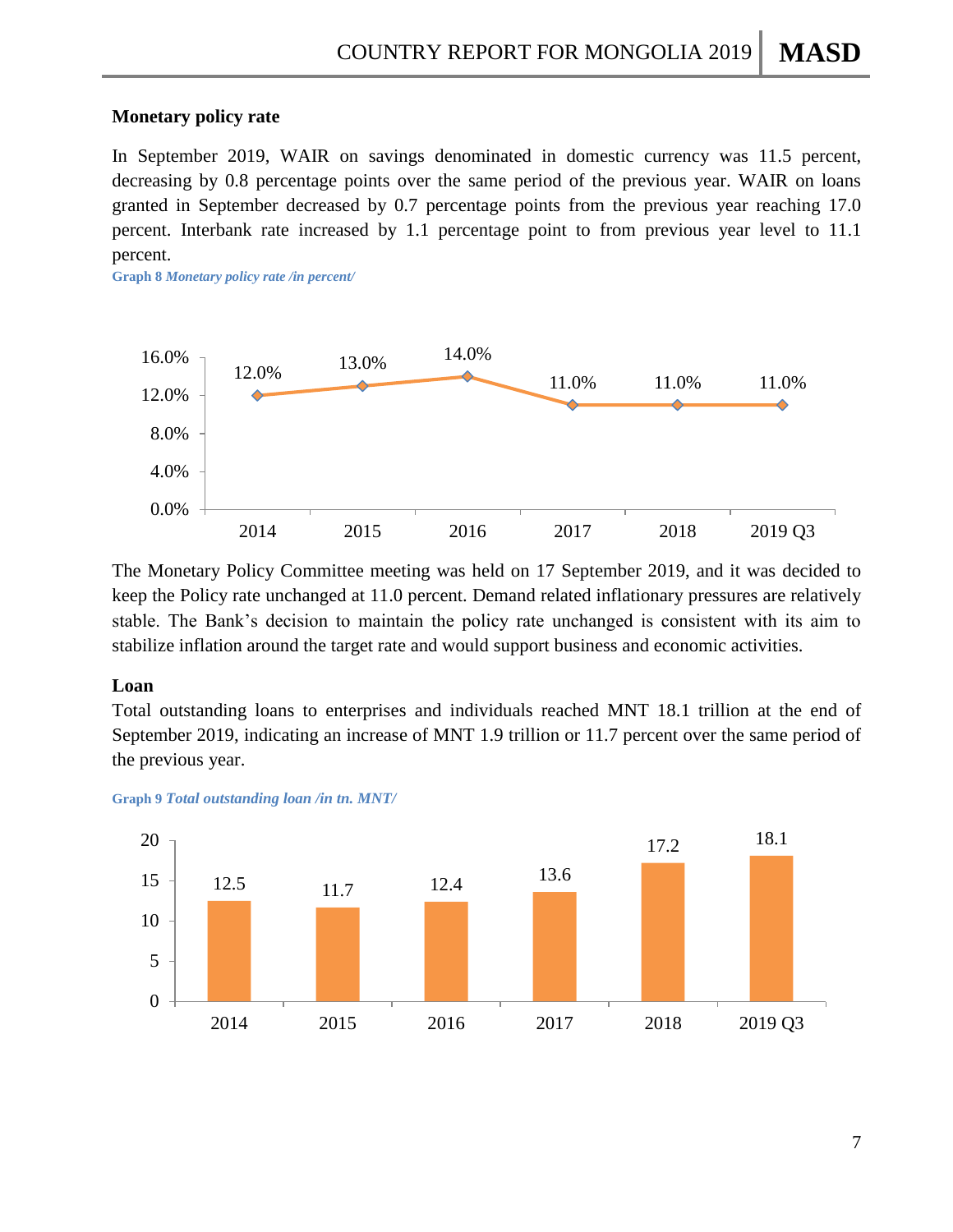## <span id="page-8-0"></span>**Deposits**

As of September 2019, total deposits of Mongolia stood at MNT 13.7 trillion, showing an increase of MNT 1.5 trillion or 12.3 percent over the same period from last year.



<span id="page-8-2"></span>**Graph 10** *Total deposits /in tn. MNT/*

## <span id="page-8-1"></span>**Reserves**

Net foreign reserve of Mongolia has reached USD 3,688.7 million in August 2019, demonstrating an increase of 1.8 percent increase from the beginning of the year, and 29.2 percent from the same period of previous year.

<span id="page-8-3"></span>

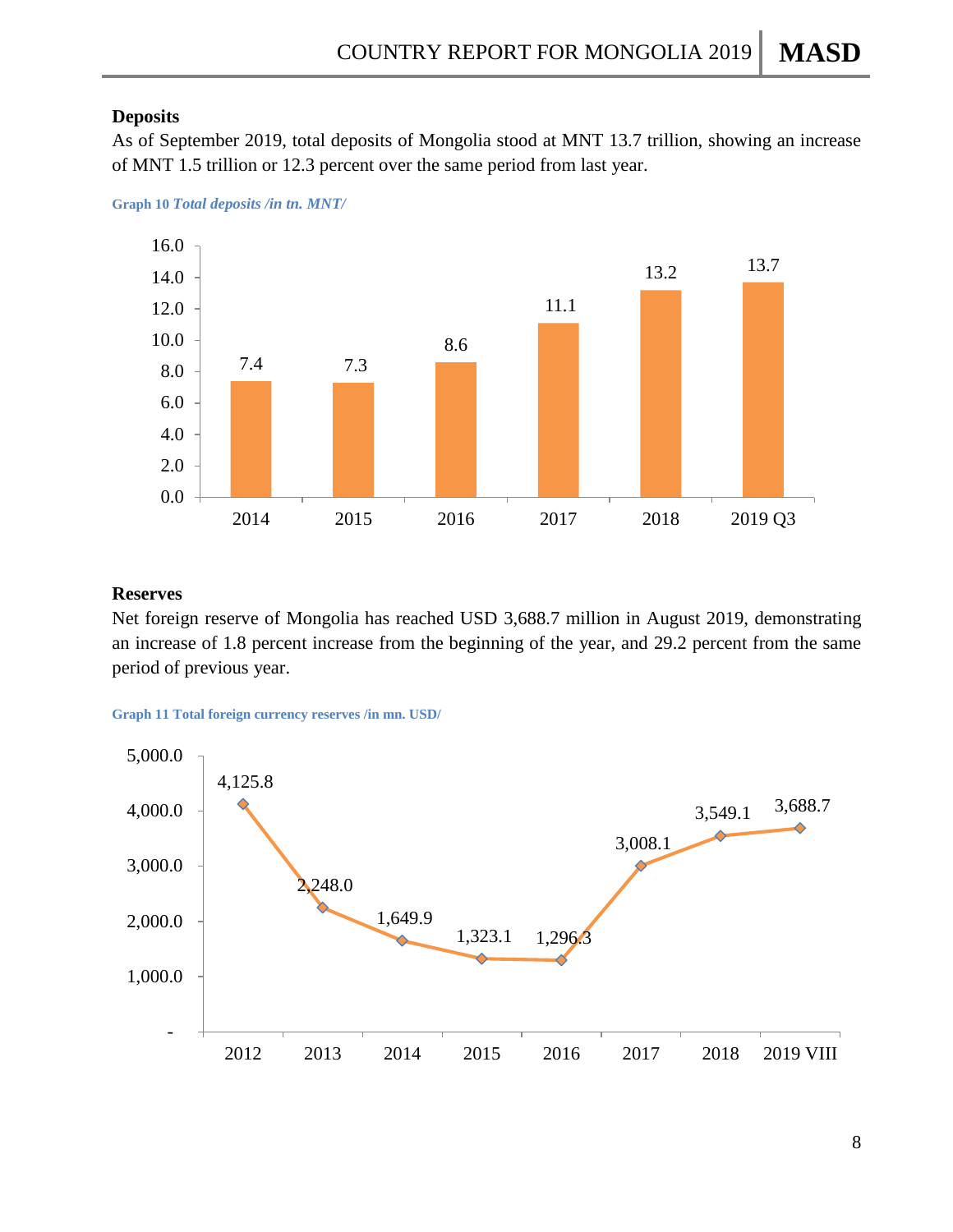## <span id="page-9-0"></span>**Foreign direct investment**

Foreign direct investment has been the engine of Mongolia's economic reached USD 1,239.3 million as of first eight months of 2019, an increase from USD -4,171.0 million in 2016. FDI stock also grew to USD 2,137.0 million in 2018. All sectors of Mongolia's economy are open to FDI, including raw materials, sizable livestock and many other sectors with high development potential (mining, food processing, telecommunications, tourism). However, the instability of economic policies and regulations, its geographical isolation, corruption and an inefficient transportation system are important obstacles.

<span id="page-9-3"></span>**Graph 12 FDI in Mongolia /in mn. USD/**



## <span id="page-9-1"></span>**Capital Market Performance of Mongolia (2019 Q3)**

## <span id="page-9-2"></span>**2019 at a glance:**

- 4 IPOs as of 2019 Q3
- Tax reduction will be effective from  $1<sup>st</sup>$  of Jan, 2020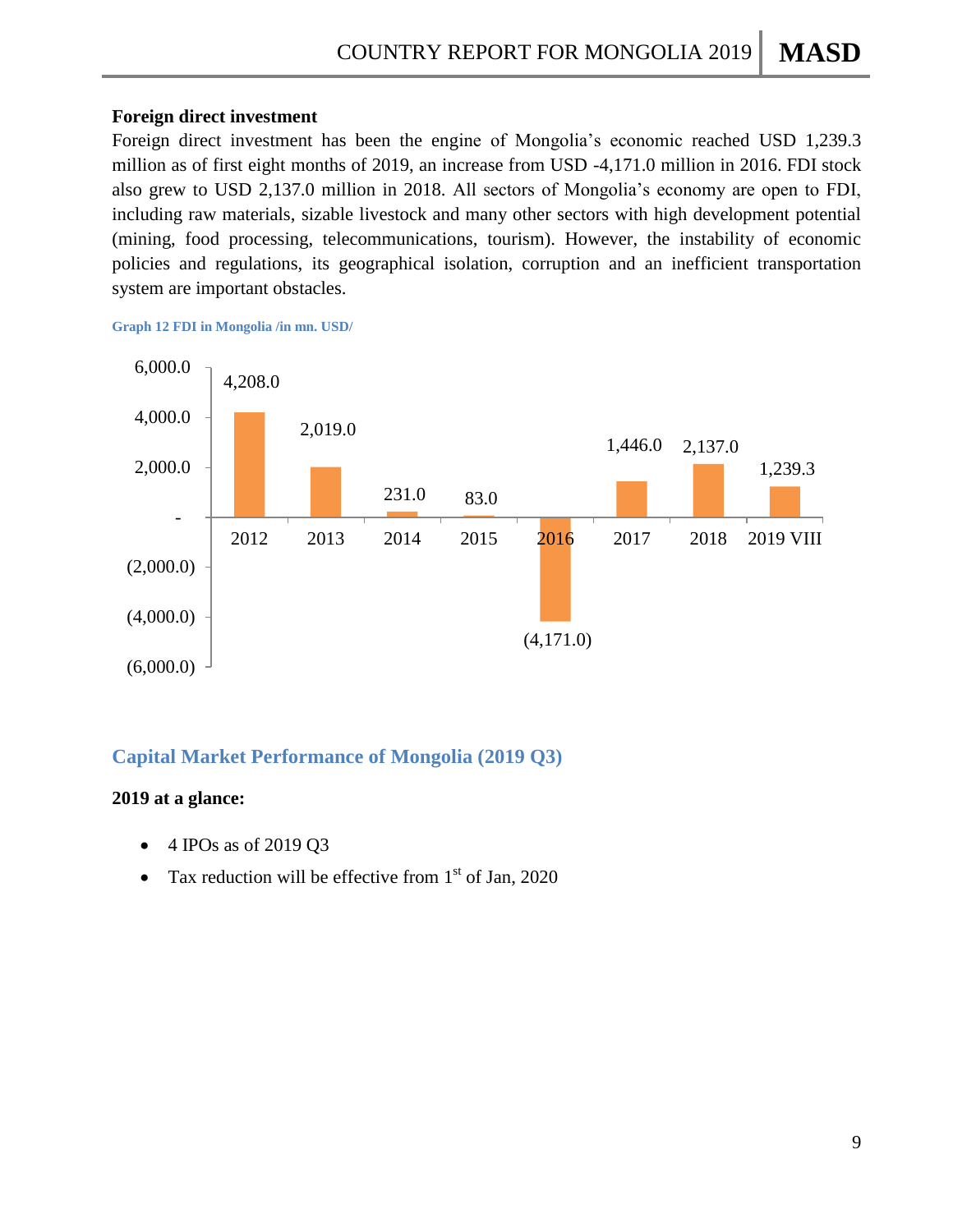

## <span id="page-10-0"></span>**Main indicators of capital market:**

- Market capitalization: **MNT 2,601.6 billion**
- Listed companies: **198** /as of 2019 Q3/,
- Listed companies that have filed their financials with MSE: All
- Listed companies that have announced 2018 dividends: **30**
- Average amount of trading in one day, 2019 Q3: **MNT 337.9 million**,
- Number of "Compliant" brokers: **52**

As of September 2019, market capitalization of capital market rose by MNT 129.7 billion or by 5.25 percent over the same period of the last year to reach MNT 2,601.6 billion.



<span id="page-10-1"></span>**Graph 13** *Market capitalization /in bn. MNT/*